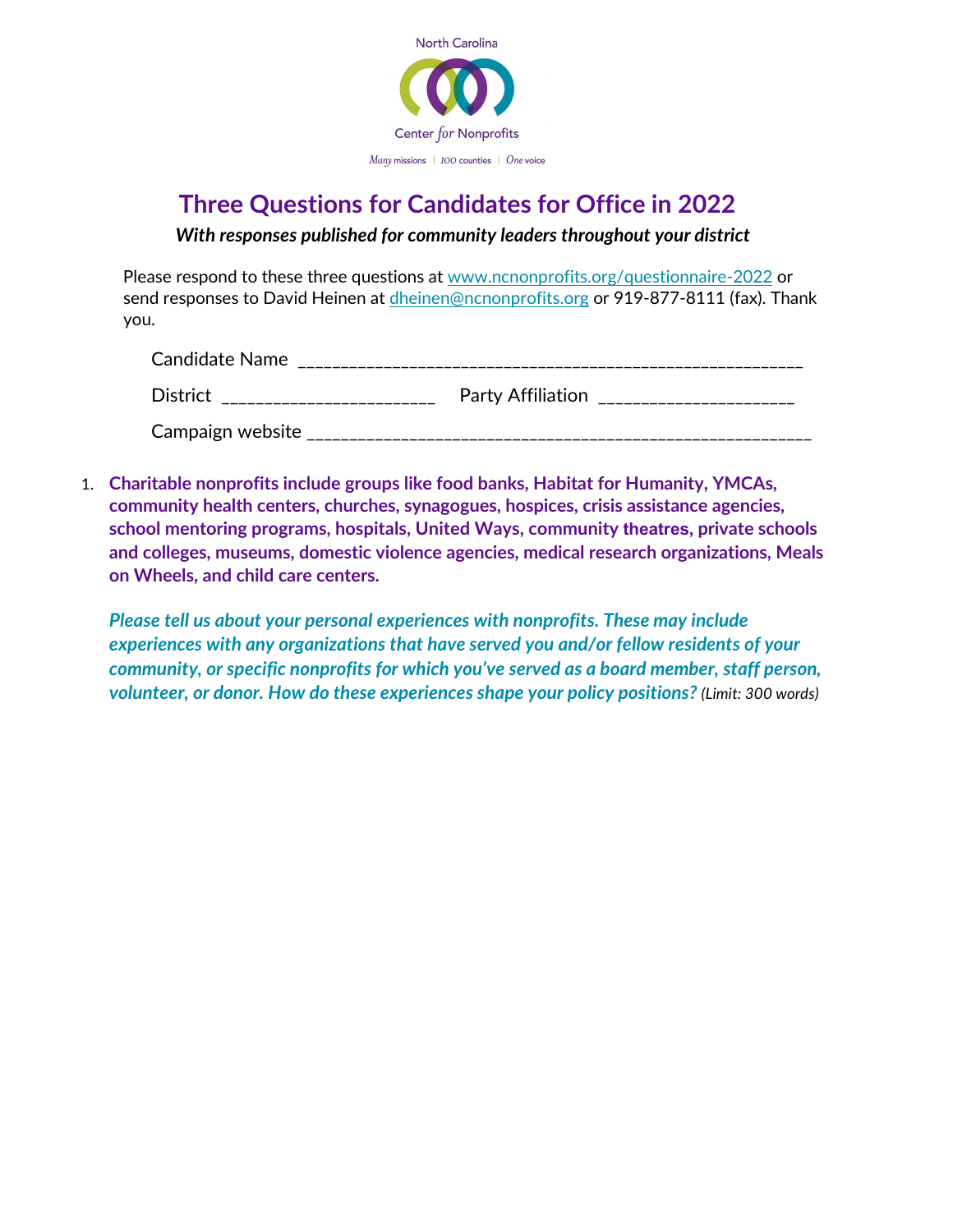2. *If elected, what would be your top three policy priorities? (Limit: 250 words)*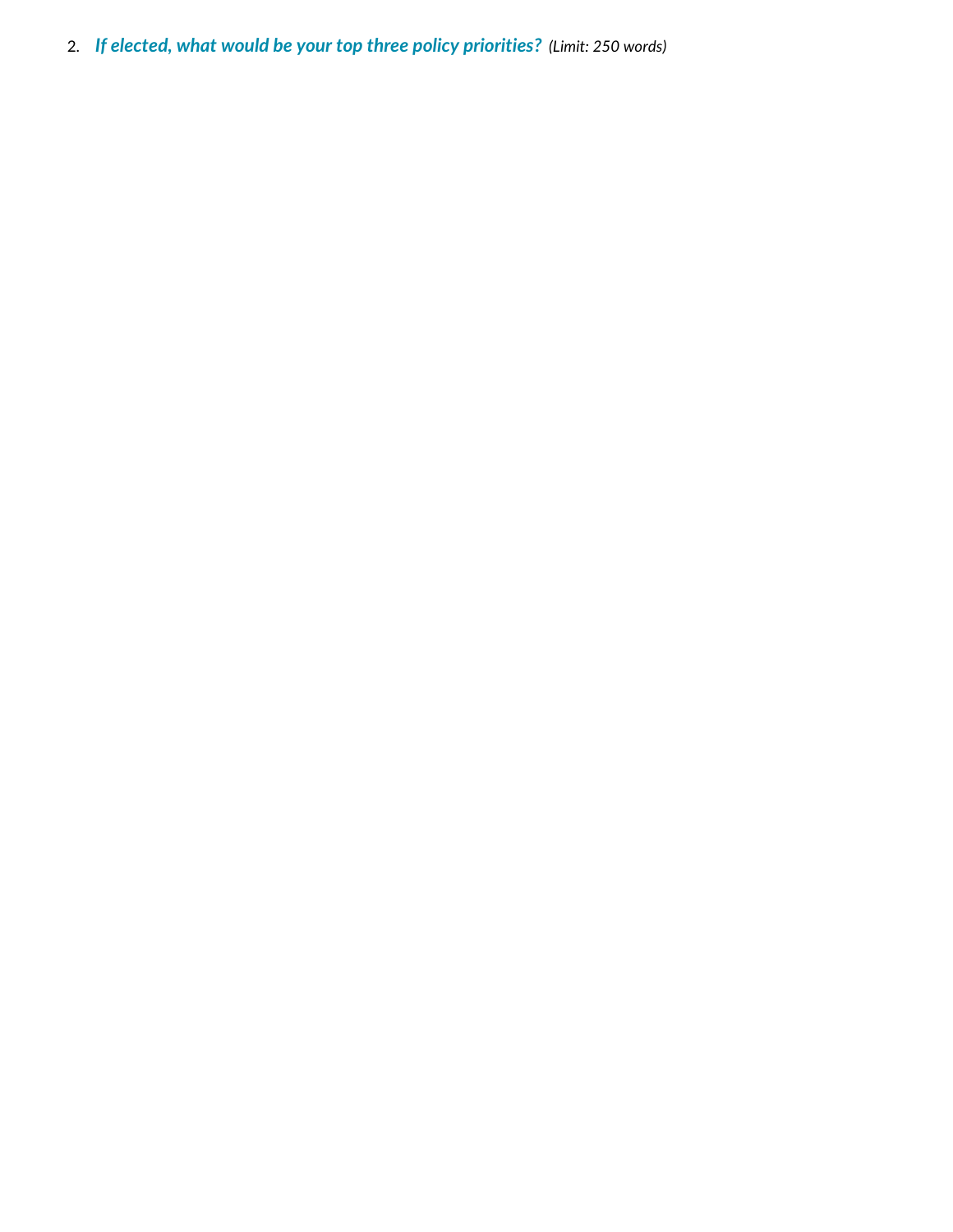- 3. **The Center advocates on public policy issues that affect North Carolina's nonprofit sector and works with the NC General Assembly and North Carolina's members of Congress to develop laws and policies that save nonprofits time and money, help nonprofits operate more effectively, and preserve the public's trust in North Carolina's nonprofit sector. Our policy agenda includes:**
	- **Ensuring that all 501(c)(3) nonprofits are fully exempt from federal, state, and local taxes.**
	- **Promoting new and expanded tax deductions and credits that encourage individuals and businesses to give generously to support their communities through the work of charitable nonprofits.**
	- **Supporting policy solutions that will address the nonprofit workforce shortage, including increased funding to support jobs in the nonprofit sector and investment in accessible and affordable child care.**
	- **Seeking solutions to long-standing challenges that nonprofits face when they provide public services through government grants and contracts, including late contracts, late payments, overly complicated application and reporting requirements, and underpayment for indirect costs.**
	- **Promoting laws that will help nonprofits and businesses alike to provide affordable and high-quality health care and other benefits to their employees.**

*If elected, which of these policy goals would you support most enthusiastically, and why? (Limit: 250 words)*